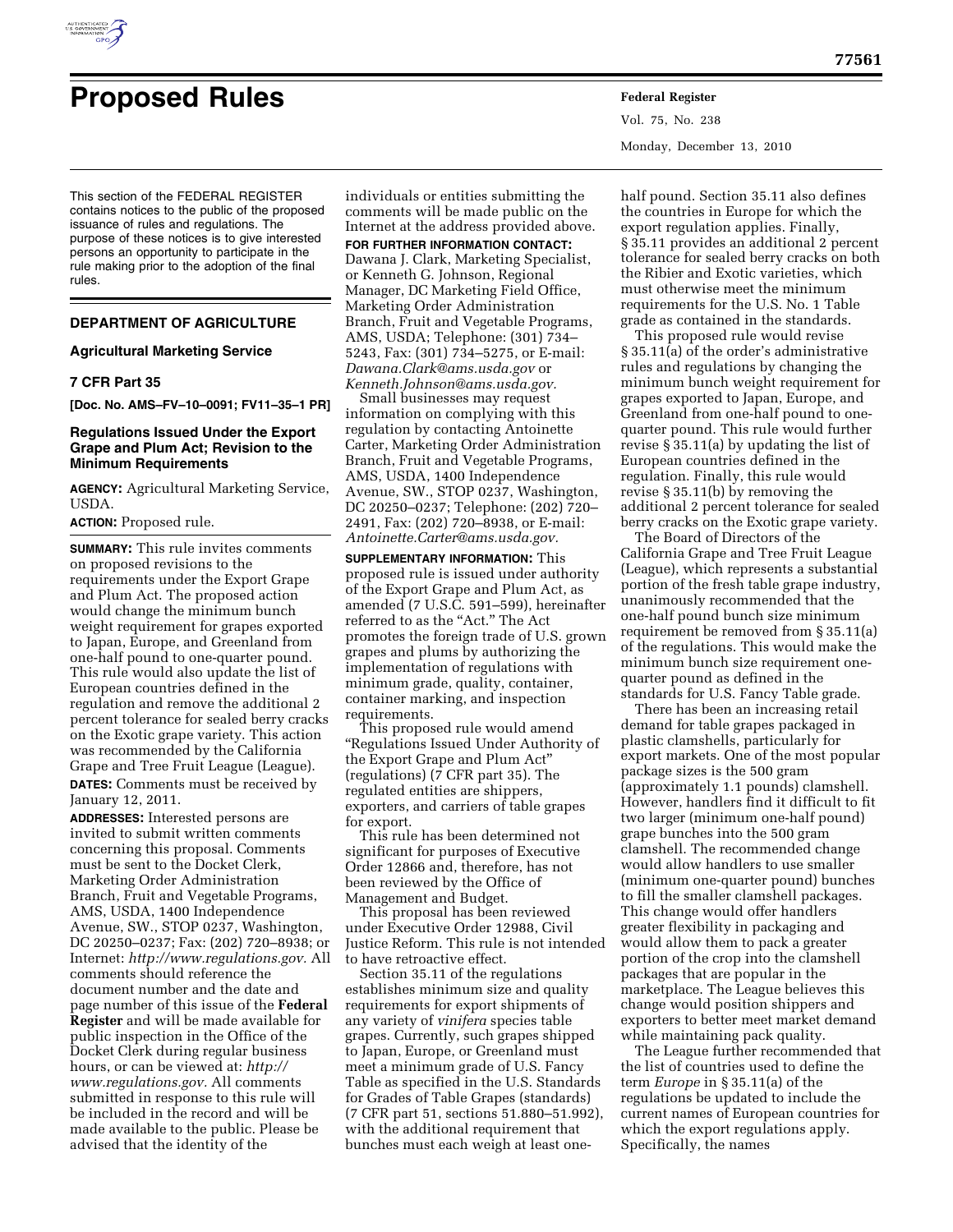''Czechoslovakia,'' ''East Germany,'' ''West Germany,'' and ''Yugoslavia'' would be deleted, and the following countries would be added to the remaining list: Bosnia, Croatia, Czech Republic, Germany, Herzegovina, Macedonia, Montenegro, Serbia, and Slovenia. Such action would clarify the European destinations for which the export regulations are applicable.

Finally, the League recommended that § 35.11(b) be revised by removing the additional 2 percent tolerance for sealed berry cracks on Exotic variety grapes. This variety is no longer produced on a commercial basis and the additional tolerance is no longer warranted.

# **Initial Regulatory Flexibility Analysis**

Pursuant to requirements set forth in the Regulatory Flexibility Act (RFA) (5 U.S.C. 601–612), the Agricultural Marketing Service (AMS) has considered the economic impact of this action on small entities. Accordingly, AMS has prepared this initial regulatory flexibility analysis.

The purpose of the RFA is to fit regulatory actions to the scale of business subject to such actions in order that small businesses will not be unduly or disproportionately burdened.

Because California table grapes represent the bulk of U.S. production, it can be assumed that an analysis of the effects of the proposed rule upon members of the California table grape industry would be representative of the entire U.S. industry. According to industry statistics, at least 98 percent of U.S. table grapes are produced in California. Approximately 35 percent of the U.S. table grape crop is exported. There are approximately 550 table grape producers in California, and approximately 75 table grape shippers. The number of table grape exporters and carriers is unknown.

Small agricultural producers are defined as those having annual receipts of less than \$750,000; and small agricultural service firms, including shippers, exporters, and carriers, are defined by the Small Business Administration (SBA) (13 CFR 121.201) as those having annual receipts of less than \$7,000,000. USDA's National Agricultural Statistics Service reports that California table grape production for 2008 was 724,000 tons, valued at \$461 per ton or \$333,764,000. Average receipts for California's 550 producers would thus be approximately \$606,844, which is lower than the SBA threshold of \$750,000 for small producers. According to USDA's Foreign Agricultural Service, 367,643 tons of fresh grapes, valued at \$608,757,000, were exported from the U.S. in 2008.

Assuming that 98 percent of exported grapes were produced in California, average 2008 receipts for California's 75 shippers would have been \$7,954,425, which is higher than the SBA threshold of \$7,000,000 for small agricultural firms.

Based upon the preceding calculations, it could be concluded that the majority of California (and therefore, U.S.) table grape producers would be classified as small entities, and that the majority of shippers would be classified as large entities, according to SBA definitions. However, the League believes that a small number of shippers ship a majority of the volume, and that the majority of California table grape shippers should be classified as small entities under SBA's standards. No information regarding the receipts or size of U.S. table grape exporters and carriers is available.

This proposed rule is issued under authority of the Export Grape and Plum Act, as amended (7 U.S.C. 591–599). This rule would amend the ''Regulations Issued Under Authority of the Export Grape and Plum Act''(7 CFR part 35) by changing the minimum bunch weight requirement specified in § 35.11(a) for grapes exported to Japan, Europe, and Greenland from one-half pound to onequarter pound. This rule would further revise § 35.11(a) by updating the list of European countries defined in the regulation. Finally, this rule would revise § 35.11(b) by removing the additional 2 percent tolerance for sealed berry cracks on the Exotic grape variety.

The League met on June 24, 2010, and unanimously recommended revising the minimum size requirements to allow a one-quarter pound minimum bunch size, instead of the one-half pound minimum bunch size currently specified in the regulations. The onequarter pound minimum bunch size is specified in the standards for U.S. Fancy Table grade grapes, which are incorporated by reference in the regulations. The League also recommended updating the list of European countries defined in the regulation to reflect the currently recognized names of those countries. Finally, the League recommended removing the additional 2 percent tolerance for sealed berry cracks in the Exotic grape variety. This variety is no longer in commercial production, and an additional tolerance for defects in that variety is no longer warranted.

The League believes that adhering to the smaller bunch size requirement currently specified in the standards for U.S. Fancy Table grade would have a beneficial impact on the entire industry. It is difficult to fill the smaller

clamshells with the larger bunches of grapes, thus limiting the number of clamshells that can be shipped. It is easier to fill the clamshells with smaller bunches, which fit into the packages better. Therefore, the League believes that the industry will be able to ship a greater number of 500 gram clamshells to meet market demand. Although they did not identify any potential additional costs to making this change, the League believes that the impact of any additional costs would be outweighed by the advantage of presenting U.S. table grapes in packages most desirable in the retail market. The benefits of this action would be a gain in the overall amount of product sold and an increase in returns to producers, shippers, exporters, and carriers, regardless of size.

Updating the list of European countries for which the export regulations apply and removing the additional 2 percent tolerance for sealed berry cracks on the obsolete Exotic variety merely update the regulations to reflect current terminology and industry trends. These changes are not expected to have any economic impact on large or small entities.

The League recommended that these changes be effective for the 2011 harvesting season, which begins approximately May 1, 2011. These changes would remain in effect on a continuing basis, beginning with the 2011 season. These actions would allow for more practical and efficient packaging while maintaining the overall quality of exported table grapes. These recommended actions are intended to allow shippers and exporters to be more competitive in the marketplace, thereby selling more product.

This proposed rule would not impose any additional reporting or recordkeeping requirements on either small or large table grape shippers, exporters, or carriers. As with all Federal regulatory marketing programs, reports and forms are periodically reviewed to reduce information requirements and duplication by industry and public sector agencies.

AMS is committed to complying with the E–Government Act, to promote the use of the Internet and other information technologies to provide increased opportunities for citizen access to Government information and services, and for other purposes.

USDA has not identified any relevant Federal rules that duplicate, overlap or conflict with this proposed rule.

A small business guide on complying with fruit, vegetable, and specialty crop marketing agreements and orders may be viewed at: *[http://www.ams.usda.gov.](http://www.ams.usda.gov)*